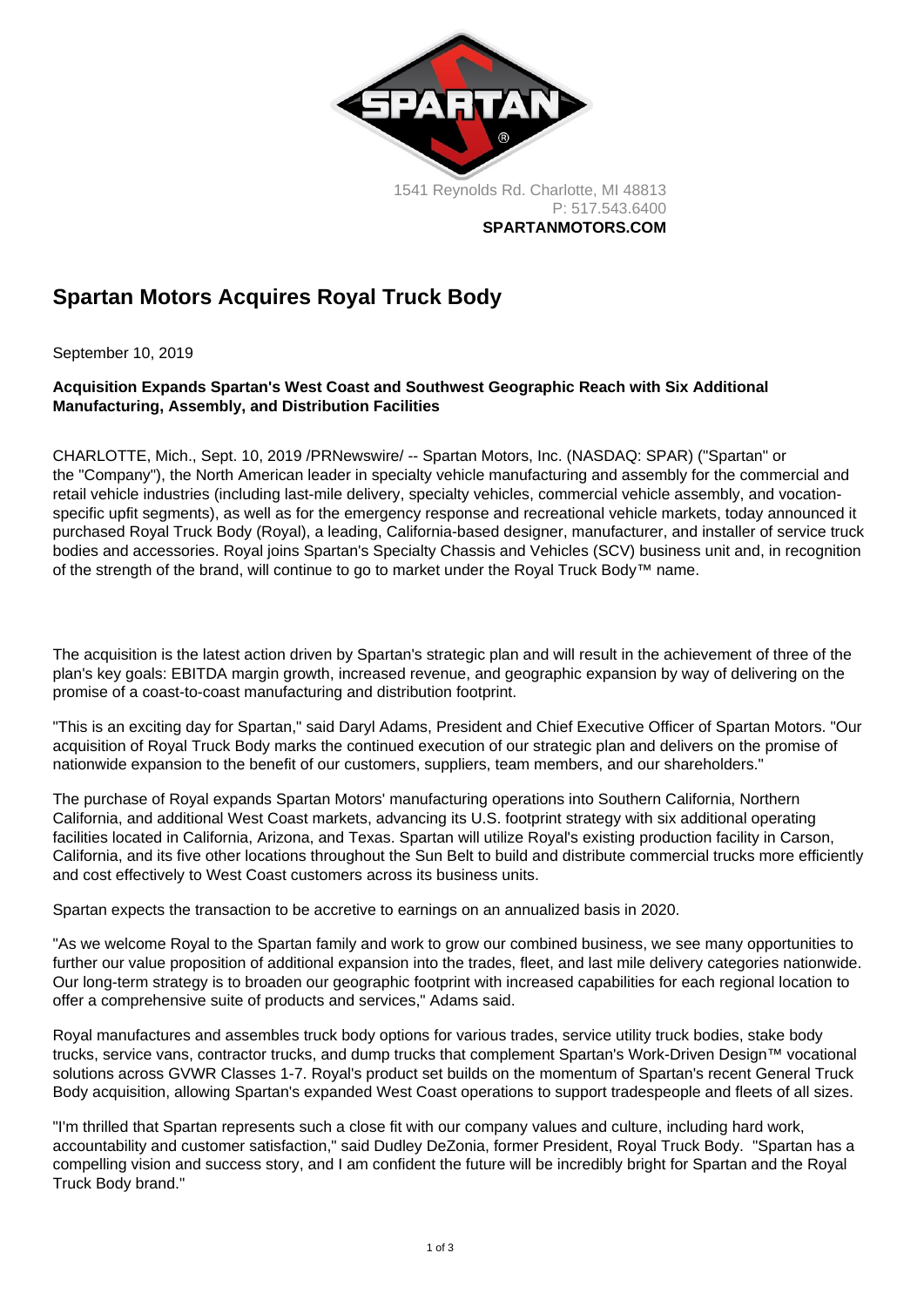In connection with the transaction, Spartan advisors included Donnelly Penman & Partners (DPP), serving as M&A and transaction advisor, and Varnum LLP, serving as outside legal counsel.

More information on the acquisition can be found at [www.spartanmotors.com/royal.](https://c212.net/c/link/?t=0&l=en&o=2574728-1&h=124110452&u=http://www.spartanmotors.com/royal&a=www.spartanmotors.com/royal)

## About Spartan Motors

Spartan Motors, Inc. is the North American leader in specialty vehicle manufacturing and assembly for the commercial and retail vehicle industries (including last-mile delivery, specialty service and vocation-specific upfit segments), as well as for the emergency response and recreational vehicle markets. The Company is organized into three core business segments: Spartan Fleet Vehicles and Services, Spartan Emergency Response and Spartan Specialty Vehicles. Today, its family of brands also include Spartan Authorized Parts, Spartan Factory Service Centers, Utilimaster, Royal Truck Body, Strobes-R-Us, Smeal, Ladder Tower and UST. Spartan Motors and its go-to-market brands are well known in their respective industries for quality, durability, aftermarket product support and first-to-market innovation. The Company employs approximately 2,500 associates, and operates facilities in Michigan, Indiana, Pennsylvania, South Carolina, Florida, Missouri, California, Arizona, Texas, Nebraska, South Dakota; Saltillo, Mexico; and Lima, Peru. Spartan reported sales of \$816 million in 2018. Learn more about Spartan Motors at [www.spartanmotors.com](https://c212.net/c/link/?t=0&l=en&o=2574728-1&h=1838716245&u=http://www.spartanmotors.com/&a=www.spartanmotors.com).

This release contains several forward-looking statements that are not historical facts, including statements concerning our expectations regarding the future performance of the Royal Truck Body™ business and its effect on our business, strategic position, financial projections, financial strength, future plans, objectives, and the performance of our products and operations. These statements can be identified by words such as "believe," "expect," "intend," "potential," "future," "may," "will," "should," and similar expressions regarding future expectations. These forward-looking statements involve various known and unknown risks, uncertainties, and assumptions that are difficult to predict with regard to timing, extent, and likelihood. Therefore, actual performance and results may materially differ from what may be expressed or forecasted in such forward-looking statements. Factors that could contribute to these differences include difficulties we may encounter in integrating this business with Spartan's existing business; operational and other complications that may arise affecting the implementation of our plans and business objectives; continued pressures caused by economic conditions; issues unique to government contracting, such as competitive bidding processes, qualification requirements, and delays or changes in funding; changes in our relationships with major customers, suppliers, or other business partners; changes in the demand or supply of products within our markets or raw materials needed to manufacture those products; and changes in laws and regulations affecting our business. Other factors that could affect outcomes are set forth in our Annual Report on Form 10-K and other filings we make with the Securities and Exchange Commission (SEC), which are available at [www.sec.gov](https://c212.net/c/link/?t=0&l=en&o=2574728-1&h=3053941619&u=http://www.sec.gov/&a=www.sec.gov) or our website. All forward-looking statements in this release are qualified by this paragraph. Investors should not place undue reliance on forward-looking statements as a prediction of actual results. We undertake no obligation to update or revise any forward-looking statements in this release, whether as a result of new information, future events, or otherwise.

## CONTACT:

Investors:

Juris Pagrabs Group Treasurer & Director of Investor Relations Spartan Motors, Inc. (517) 997-3862

Media:

Samara Hamilton Corporate Director of Marketing and Communications Spartan Motors, Inc. [Samara.Hamilton@spartanmotors.com](mailto:Samara.Hamilton@spartanmotors.com) (517) 997-3860